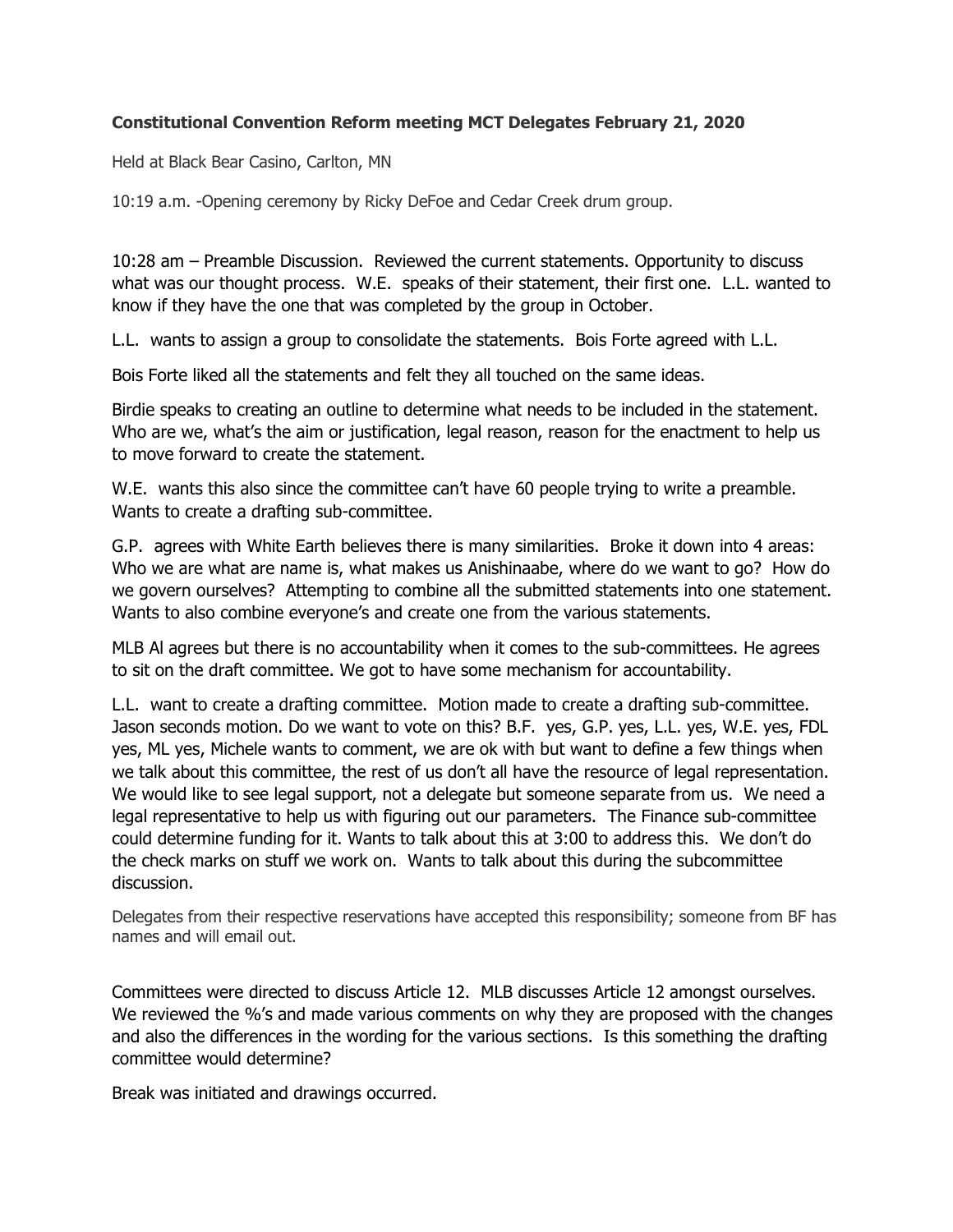#### Motion to officially accept Sandy Lake as a body delegation;

Motion by White Earth second by Leech Lake;

Vote: White Earth Yea Mille Lacs no. Mille lacs asked that the issue be put on the agenda for the next meeting. Boise Forte abstain. Leech Lake yea Grand Portage yea Fond du Lac yea

Discussion about this being on the agenda and having community input to make a vote. Each delegation voted but there was not a consensus. Mille lacs voted no and Boise Forte abstained. They need more time. Tabled for next meeting.

11:05 am Request by M.L. to table Sandy lake being recognized as a delegate team. W.E. made the motion Bois Forte 2<sup>nd</sup> to add Sandy Lake as a separate delegation. Committee are asked to discuss this amongst themselves. Statement was made about the TEC voting on this at the last TEC meeting. There is a comment about TEC recognizing them. FDL thinks we can't exclude it's a form of violence to not discuss a topic because it's not on the agenda. Couldn't capture the voting due to MLB committee continued discussion. G.P votes yes, Bois Forte abstains (?)

Curt requests to make a comment. This was not on the agenda. Each delegate represents each area. Not fair to ask us to vote. W.E. made a motion to put it on the next agenda. Bois Forte  $2^{nd}$ . Comment made by (?) We need an understanding on what happened at the TEC meeting. We get three minutes to discuss our position to the group. We are not going to vote yet until we had time to consult others concerning this. L.L. said we decided not to use Roberts rules of order. Group wants to review to determine further what we can do.

Sandy Lake speaks about moving forward with the agenda. Carrie speaks to the topic. We can say collectively and wanting to be inclusive with including Sandy Lake. Thinks it's a good thing to do. Voting occurs; MLB stays with a no vote. We want time to look at the resolution. We just want the time to talk to people about it.

FDL wants to know who "they" are. Who do you need permission from? MLB had already stated we need to consult the membership. Sandy Lake approaches MLB while the voting occurs. Unable to record the voting outcome. Committees break out to discuss further. If there is no consensus then it dies. G.P. yes, L.L. yes, W.E. yes, FDL yes. MLB no, comment rescind the motion and give us more time to research. W.E. does not want to rescind the motion. They want to finish up the vote and if it fails we add it to the next agenda. This will be tabled.

11:59 am. Discussion occurred as to what the next steps are, individual vote. Sandy Lake again approaches MLB committee and states we are playing the we don't know card. MLB disputes his comment. We want to ensure we are speaking on behalf of our communities and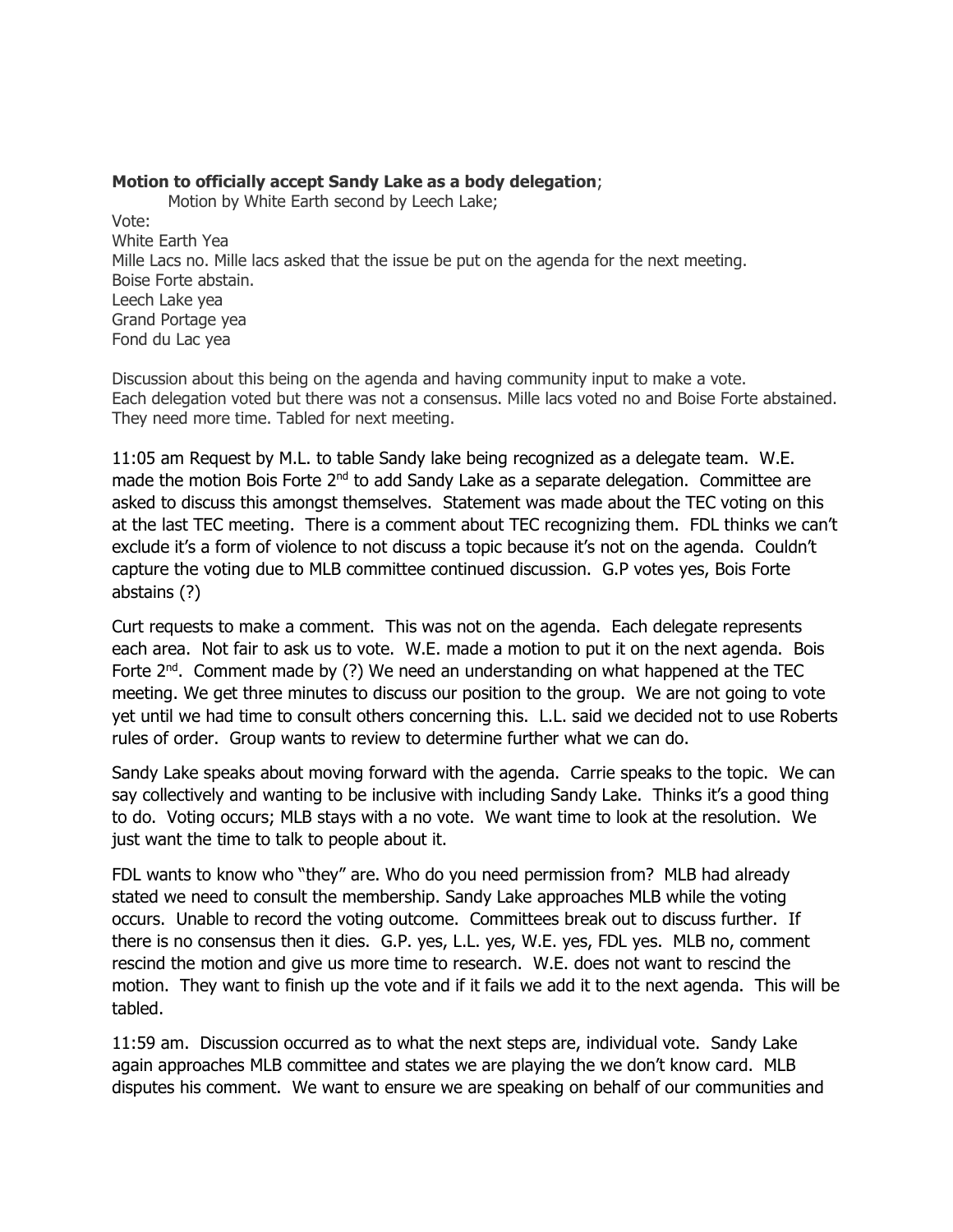not expressing our individual opinion at this meeting. It was proposed to vote again to add Sandy Lake as a recognized delegation to add to the next agenda.

MLB requested to take a break. In 15 minutes, lunch. L.L. requests Sandy Lake present on the resolutions at the next meeting.

Article XII. Discussion on wording for the amendment of this article. Initiated discussion and input on this article of the constitution. This will be tabled until next meeting. Draft Subcommittee to review and bring forward at next Convention meeting.

M.L. discussed hosting the next meeting. Discussion took place on Article XII. The % of voters would be able to call that petition forward. FDL feels the presence of the TEC here. Perry stated he has to leave due to personal reasons. W.E. talked about the %'s. support the 30%. MLB points out the inconsistencies of the language. We requested the TEC be sent a letter and explain the intended interpretation. We need clarification especially regarding the Secretary of the Interior. FDL – Believes this body striking the statements resolves that issue. L.L. Qualified voters in the past meant the ones registered. TEC recognizes anyone 18 or above. Need to define what qualified voters mean. Curt spoke about Secretary approval. Wants a letter from the TEC defining the Article, the last two sentences. November 15, 2015 BIA encouraged the tribes to remove the Secretary of the Interior. There is something that was written in 2001 concerning eliminating the Secretary of the Interior. L.L. states on November 15, 2015 something from the BIA encouraged the tribes to remove the BIA from the language. That's why we are wanting to recommend to the TEC to remove the language since including the BIA does nothing but hinder our process. FDL - someone changed their constitution 17 times. There is a resolution that was created in 2001. Curt would inquire about obtaining the resolution for our committee.

 $12:30 - 1$  unch

1:30 pm – Meeting resumes. L.L. explained resident voters. Mirrors Article XIV. Recommendation to table Article XII discussion until next month. Reviewed the document. Voted, everyone agreed.

The delegates entertain the **Process Proposal** from Leech Lake to adopt a process to help guide our reform efforts. That process is as follows:

- 1. setting ground rules;
- 2. identifying and prioritizing issues;
- 3. working through possible solutions to those issues and gaining community input;
- 4. drafting the document;
- 5. holding community meetings to hear input on that draft;
- 6. MAKING REVISIONS (IF WARRANTED) AND
- 7. finalizing and presenting the final draft.

Motion to develop committee to forward this process and

**Facilitator committee** will decide at the end of the meeting what will be on the next agenda item. Wayne will be the facilitator for MCT delegate meetings. This is to assure topics covered during monthly Tribal meetings are included on each month's agenda. The facilitator subcommittee will be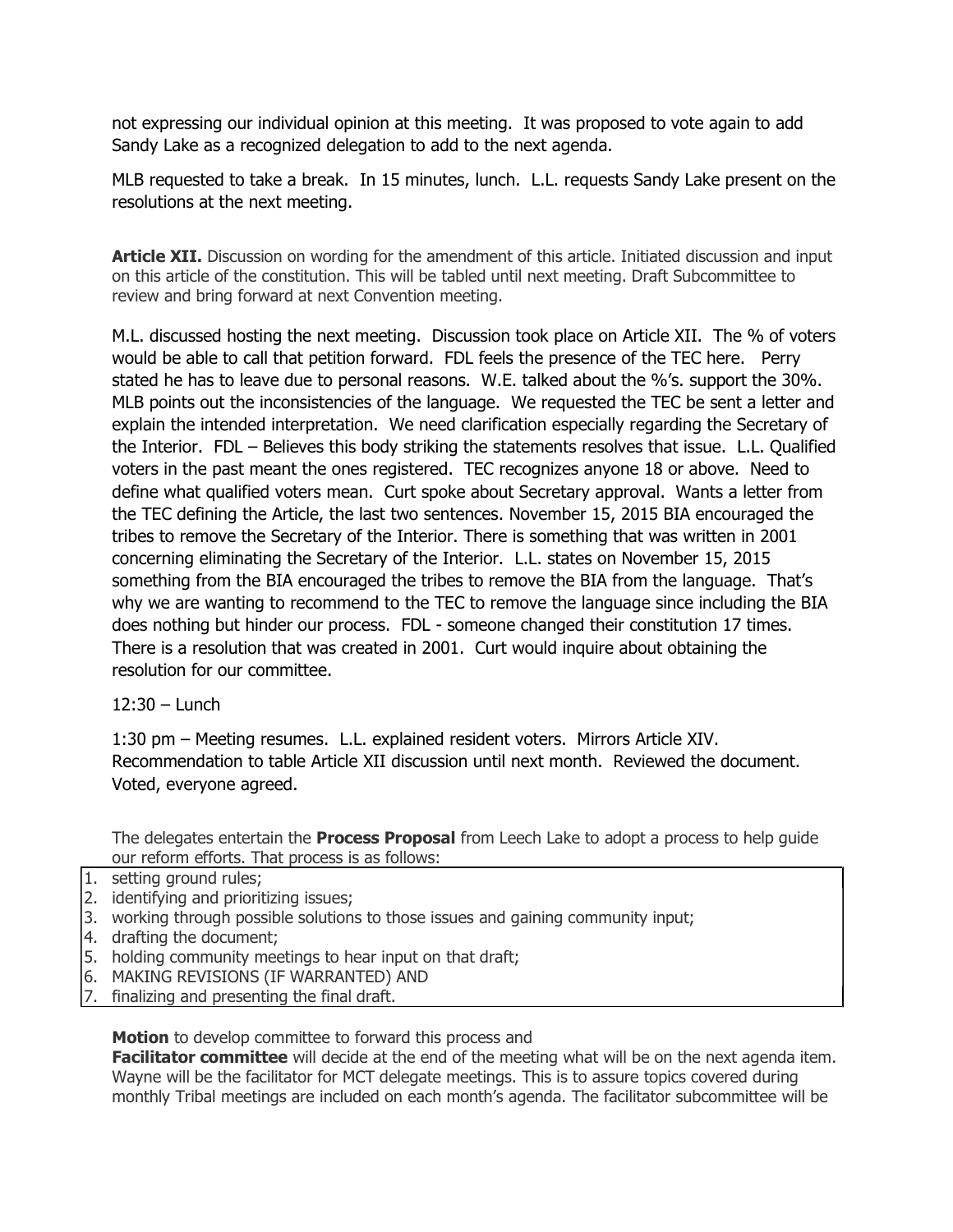responsible for carrying forward agenda items for each tribal delegate meeting; we have Sally Fineday, Jason Decker, Birdie Roberts, Wayne Dupuis, Michele Haakala-Beeksma, Darell Shinobe, Tracey Dagen, Douglas Lee.

**Motion** to have a continuous spot on the agenda regarding presentation on structure of the government (TEC).

To move forward for next month be sure the following are included in agenda: Sandy Lake delegation vote Article XII and vote These agenda items will be placed on morning agenda. Finance, education, drafting committee, Survey committee, Set agenda item for structure of government.

**FDL presentation on Tribal Government Infrastructure.** Presentation on participatory governance and consensus building, functions and responsibilities of a constitution, government to government relations, modern forms of tribal governance, traditional governance, leadership, legislative, judicial and executive – do we add general council? Structure – things to consider. Group discussion about opinion of adding a council of some sort as replacement of Department of the Interior oversight to the TEC.

1:41 pm Tribal Government Infrastructure. FDL explains their process for meetings on the constitution. Reviewed the basic components of a constitution. G.P. has done some work on re-structuring the MCT/TEC put in 4 branches of government.

Should constitution last forever? Ours does. Does it fit the vision of who we are? How do you reach people on clans for the purposes of the constitution? Choices - all information available to us and share it with everyone at home. Information came from NCAI a report from 2019. Would FDL send the power point out to everyone? They stated yes.

Bois Forte made a comment about heads of clans. Peoples council put in for committees for natural resources, etc. We haven't had any say on the issues affecting our reservation. Oversight committees, has to be in conjunction with the human rights and things like that. There is no due process. B.F. wants no central form of government, stay more local. We should have committees that has knowledge in certain areas. All of these would have local input. As we revise this constitution needs to be completed by educated people. Wants to see local committees put in place. This rests on what we do in our own communities. We should have committees who are knowledgeable about specific things. The best decisions are made by the people who are educated about the topic. Create local committees who have expertise in specific areas.

Education, local government, what does it mean to be Ojibwe? Teaching of new songs, old songs, that is reclaiming who we are. B.F. we talked about this idea. Defining the constitution, there are some many possibilities that we talked about. Define the issues it would take 6 months to a year. Would like to hear the different ideas. Checks and balances. The structure of the MCT is layered in a way that creates the imbalance.

They continue to identify what other obstacles are. We need an oversite committee. The MCT has been structured to hold us back. Need a body to oversee the TEC. There is conflict of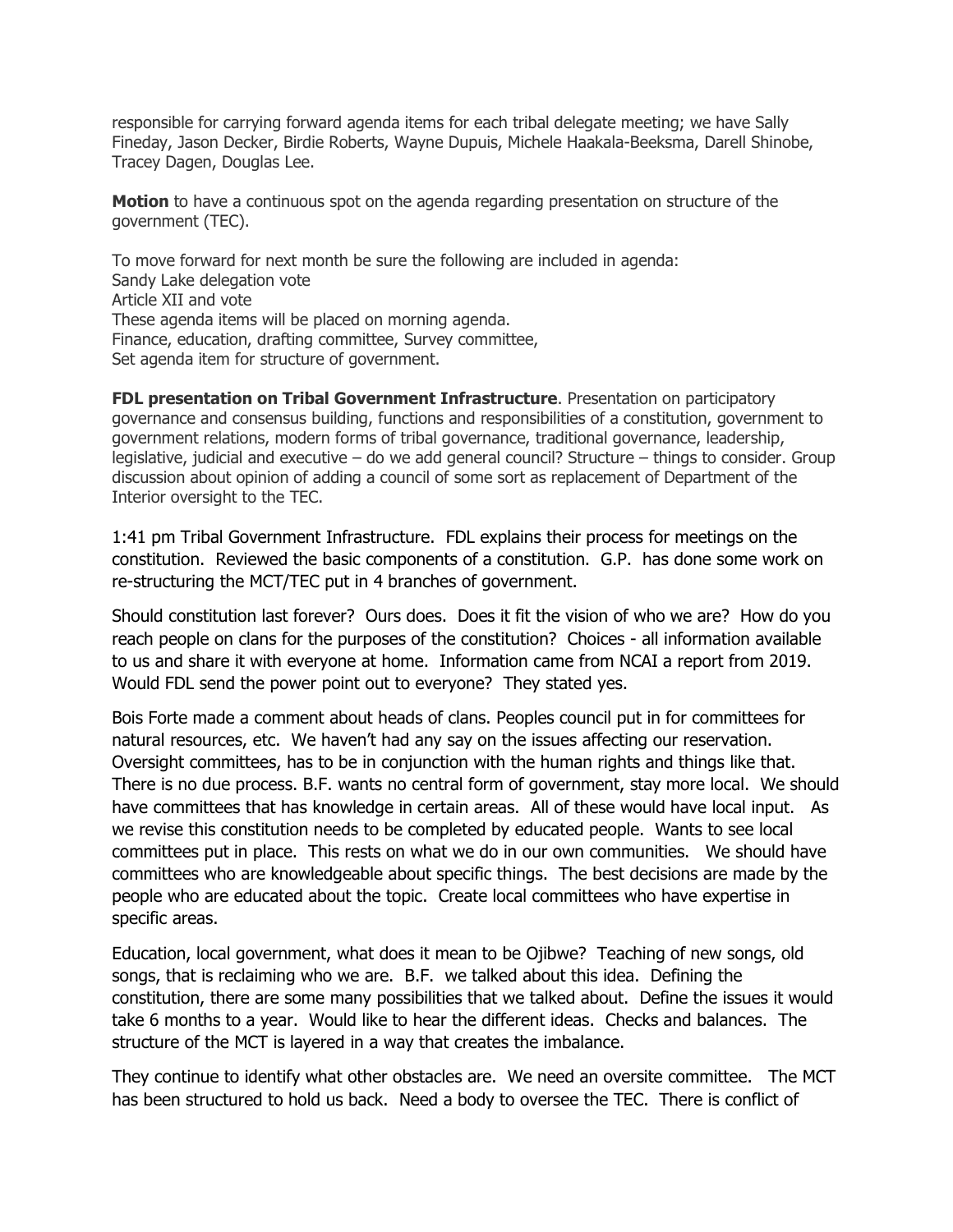interest and gives them powers that others don't have. We do need an oversight committee. There never seems to be resolution when attempting to resolve problems.

W.E. attended a special meeting of the TEC they were talking about the election ordinance. They put a group of people to look at the ordinances. Comment states if the TEC wanted to create accountability for themselves, they could do it. Article I Section 3. Reads the Article, its right in the purpose. They believe there is no accountability or a process. W.E. election ordinance was looked at such as violations. If they wanted to create accountability processes they could do it. Feels there is already language about their duties and responsibilities. We just need to push the issue.

G.P. made comments about the accountability of the General Council. G.P. would should not allow them to create their own accountability. Wisconsin has general counsels.

Sandy Lake states they are talking about structure. There seems to be discussion about going to a traditional structure vs. what we have. They looked at Ho-Chunk. Supreme court comment within the MCT. Looked at Red Lake has a council of hereditary chiefs but they don't really have the power to override the Councils decision.

5 tribal council members not the best system. L.L. proposes we take this issue and utilize our approved process for the next three months. To listen to structure that's a motion, 2<sup>nd</sup>.

L.L. comments about utilizing the current process we approved and spend three months and listen to people about their thoughts on structure. 4-minute discussion occurred.

Drawings occurred.

## Reports from:

#### Education subcommittee

Birdie commented the Education committee is recommending a newsletter be created to be approved by the committees, once approved these newsletters will be routed to the respective tribes to hand out and communicate as they see appropriate. Recommendation is monthly after each MCT Delegate meeting. Committee will be creating a laundry list of potential educational topics for all committees to prioritize.

#### Survey committee

Working on survey questions. Hope to have a draft next month. There are only 2 members to this committee. If you want to be part of committee contact the current members.

#### Facilitator committee

L.L. stated we still need to identify who is persons for the Facilitator sub-committee. One from every band will decide at the end of the meeting what will go on the next meeting. All new things in the afternoon. Members of sub-committee are selected.

We are going to focus on setting up the agenda for next month utilizing the process we agreed to recently. Bring up things that were tabled. We are going to finish Article 12 with the drafting committee. Asked who is hosting the next meeting. MLB on the  $27<sup>th</sup>$  tentatively Eddy's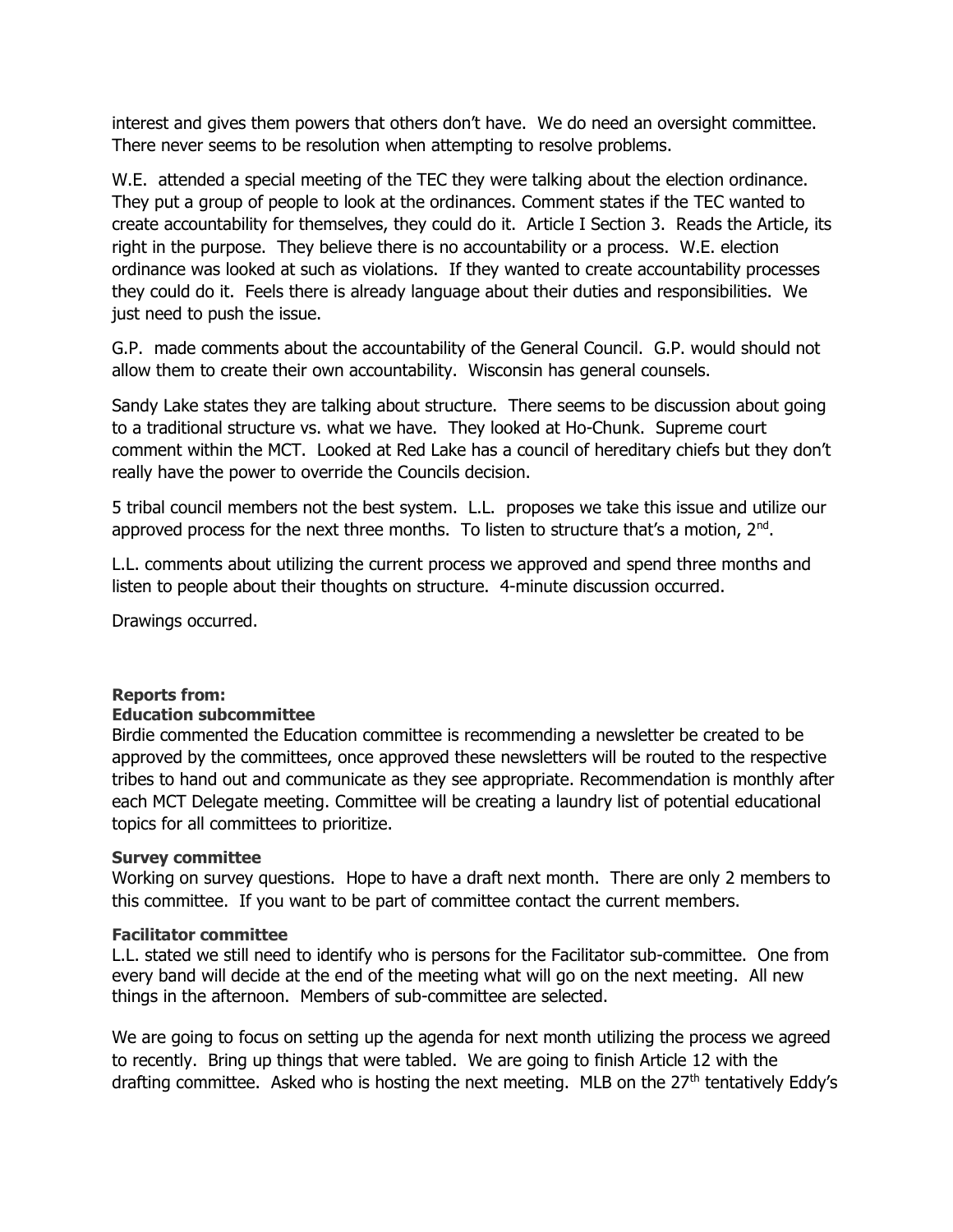in Onamia. TEC is on the  $31<sup>st</sup>$  so can we do it on the  $30<sup>th</sup>$ ? Discussion took place on coordinating a date to coincide with the TEC meeting.

Finance committee – Sally will set up meeting with MCT for committee members to explain what is needed from fiscal agent to apply for grants to fund delegations to do this work. BF having financial trouble and committee sees need to have meetings paid for with other funding.

Question: is the TEC charging us legal fees? Would like an update on the status of our funds.

### TEC committee –

A body that is a liaison to the TEC. Agreed would set for 4 months only. Our committee has expired and we should have put together a new committee. Submit the names for the new members. No new information to share. At the January meeting Cheryl Edwards, FDL, did attend and first, thanked TEC members for attending our January Convention meeting. and provided a brief summary of what occurred. We are still working on enrollment requirements, meeting with communities and they did like having the update. We are now on the TEC agenda as a standing topic. We need to ensure we are present at each meeting. Gave announcement of next Convention Meeting at Black Bear Casino on February 21st.

There are some members of the TEC that does not understand what we are doing, our progress, to stop rumors, false expectations. We recommend we go to these meetings with written documents and agree on it before its presented to the TEC. Wants to hear on the topics we should report on. The next meeting is March 27, so we have time to pick the topics for the TEC.

## Drafting committee –

No chance to accomplish anything. We need 10 minutes to determine what we should be doing. Another 10 minutes were used to allow the drafting committee to work on the tasks. 10 minutes later, drafting committee comments. A meeting will take place March 5<sup>th</sup>. Preamble. Use that example to think about these categories and combine the 6 drafts into one draft.